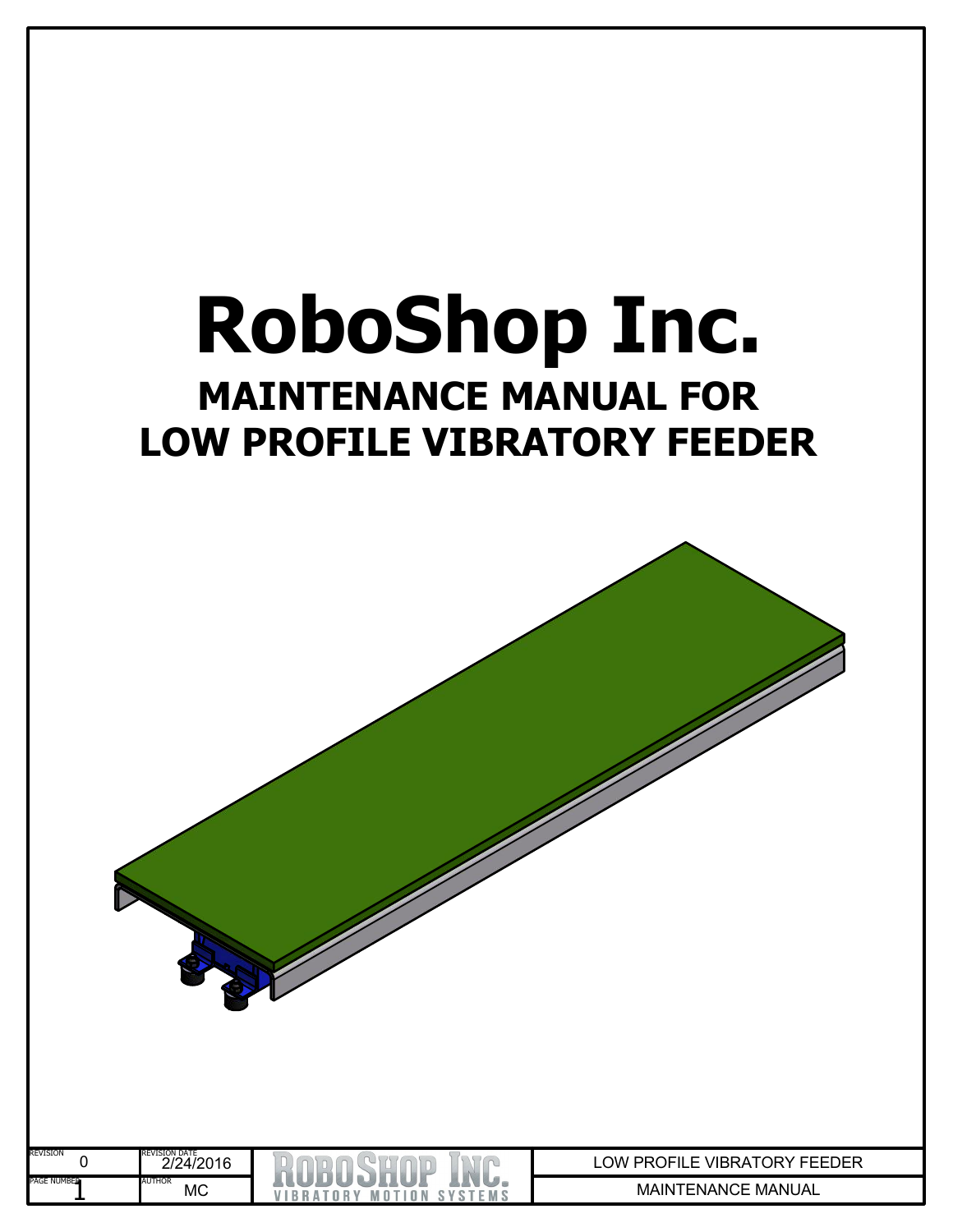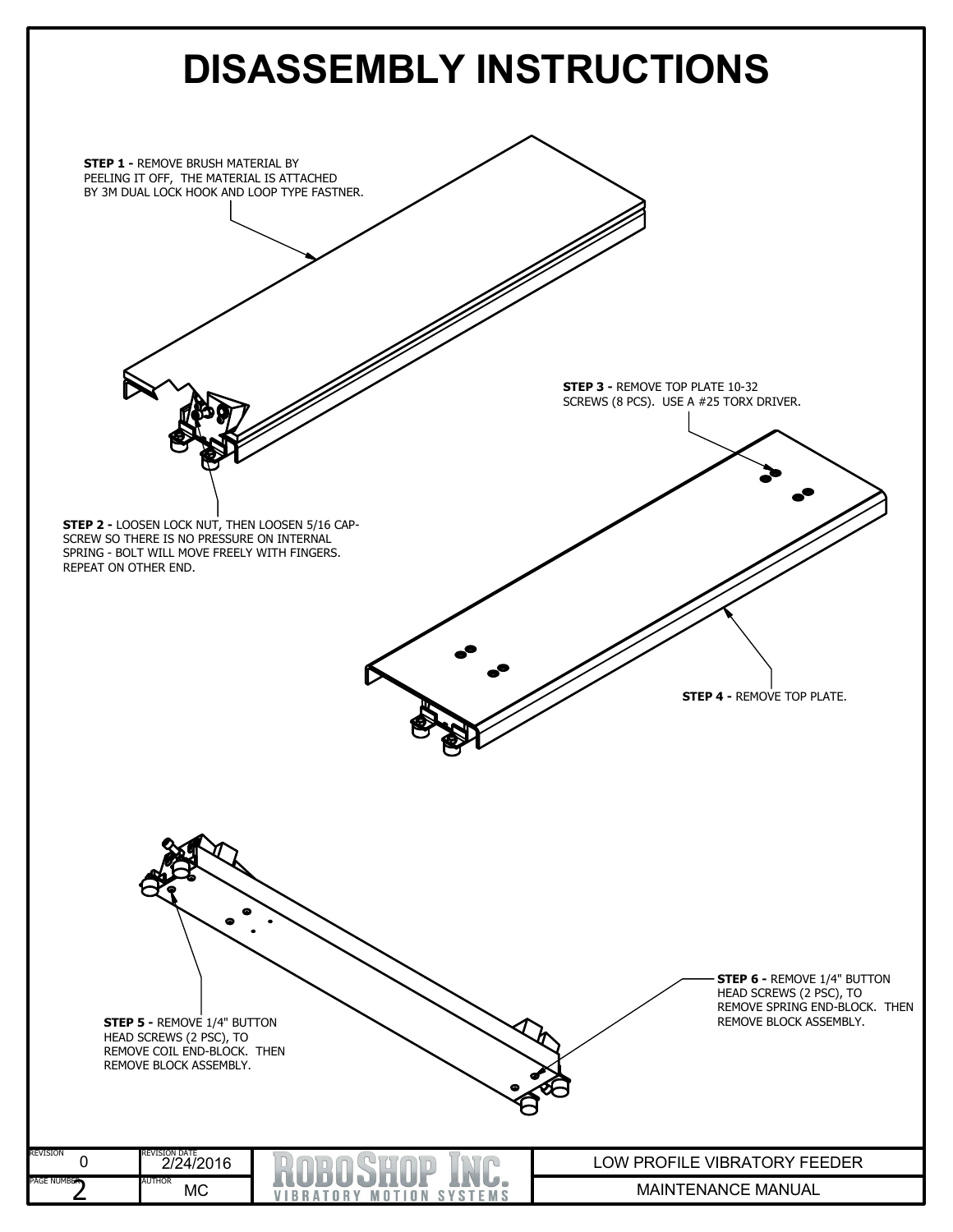## **LOW PROFILE COIL BLOCK ASSEMBLY**

| <b>PARTS LIST</b> |                |                                       |                              |  |  |
|-------------------|----------------|---------------------------------------|------------------------------|--|--|
| <b>ITEM</b>       | <b>OTY</b>     | <b>DESCRIPTION</b>                    | <b>PART NUMBER</b>           |  |  |
| 1                 | 1              | ANGLED END BLOCK - COIL - LOW PROFILE | RoboShop-LP-009              |  |  |
| $\overline{2}$    | 1              | ANGLED PULL BLOCK - LOW PROFILE       | RoboShop-LP-007              |  |  |
| 3                 | 4              | <b>Button Head Cap Screw</b>          | $8-32 \times 3/8$            |  |  |
| 4                 | 1              | Gibraltar - Countersunk Washers       | $3/16 \times 3/4 \times 1/8$ |  |  |
| 5                 | $\mathcal{P}$  | Hardened Ground Dowel Pin             | $3/8" \times 2$              |  |  |
| 6                 | 1              | Hex Nut                               | 1/4-20 UNC                   |  |  |
| 7                 | $\overline{2}$ | Linear Bearing                        | 3/8 ID x 5/8 OD x 7/8"       |  |  |
| 9                 | 1              | Socket Head Cap Screw                 | 1/4-20 UNC x 1               |  |  |
| 10                |                | Raymond Spring                        | 106-404 - Die Spring         |  |  |

3

Q.

2

 $\sqrt{3}$ 

 $\left(10\right)$ 

 $\mathcal{O}_j$ 

4

# 5 7 € 3 5 9 Not Used On Low Profile 7 Versions1 3

#### **NOTES:**

1 - REMOVE PULL BLOCK ASSEMBLY (ITEMS: 2, 5 & 8) FROM MAIN ASSEMBLY.

2. REMOVE SPRING (ITEM 10) AND THEN INSPECT FOR CRACKS. REPLACE IF WORN OR CRACKED.

3. REMOVE WASHER (ITEM 4), TAKE NOTE OF ORIENTATION.

4. REMOVE TWO (2) SCREWS (ITEM 3) FROM MAIN ASSEMBLY, FROM ONE SIDE ONLY.

5. SLIDE OUT BEARING (ITEM 7), CHECK FOR WEAR AND EXCESS PLAY. REPLACE IF WORN.

6. INSPECT SLIDER PINS (ITEM 5) FOR WEAR. IF OUT OF TOLLERANCE, PRESS OUT AND REPLACE WITH NEW PINS.

7. REINSTALL BEARING (ITEM 7) AND THEN SCREWS (ITEM 3).

8. REINSTALL WASHER (ITEM 4) AND SPRING (ITEM 10), LUBRICATE WITH GENERAL PURPOSE, HEAVY-DUTY GREASE

9. REINSTALL PULL BLOCK ASSEMBLY (ITEMS: 2, 5 & 8) TO MAIN ASSEMBLY. LUBRICATE PINS WITH GENERAL PURPOSE, HEAVY-DUTY GREASE BEFORE ASSEMBLING. PULL BLOCK ASSEMBLY SHOULD FREELY MOVE IN MAIN ASSEMBLY.

TIP: USE A LARGE RUBBER BAND OR ZIP-TYE TO HOLD THE TWO ASSEMBLIES TOGETHER UNTIL THE TOP PLATE HAS BEEN SECURED.

| <b>REVISION</b>    | <b>REVISION DATE</b><br>l/2016<br>$\sim$<br>, л | $\mathcal{L}_{\mathcal{A}}$<br>$\overline{\phantom{a}}$<br>v<br>M O<br>R<br>л | <b>FEEDER</b><br>∩W<br><b>VIBRAT</b><br>PR(<br>JR.<br>)⊢II<br>״<br>- |
|--------------------|-------------------------------------------------|-------------------------------------------------------------------------------|----------------------------------------------------------------------|
| <b>PAGE NUMBER</b> | AUTHOR<br>MC                                    |                                                                               | <b>TENANCE MANUAL</b><br><b>MAIN</b>                                 |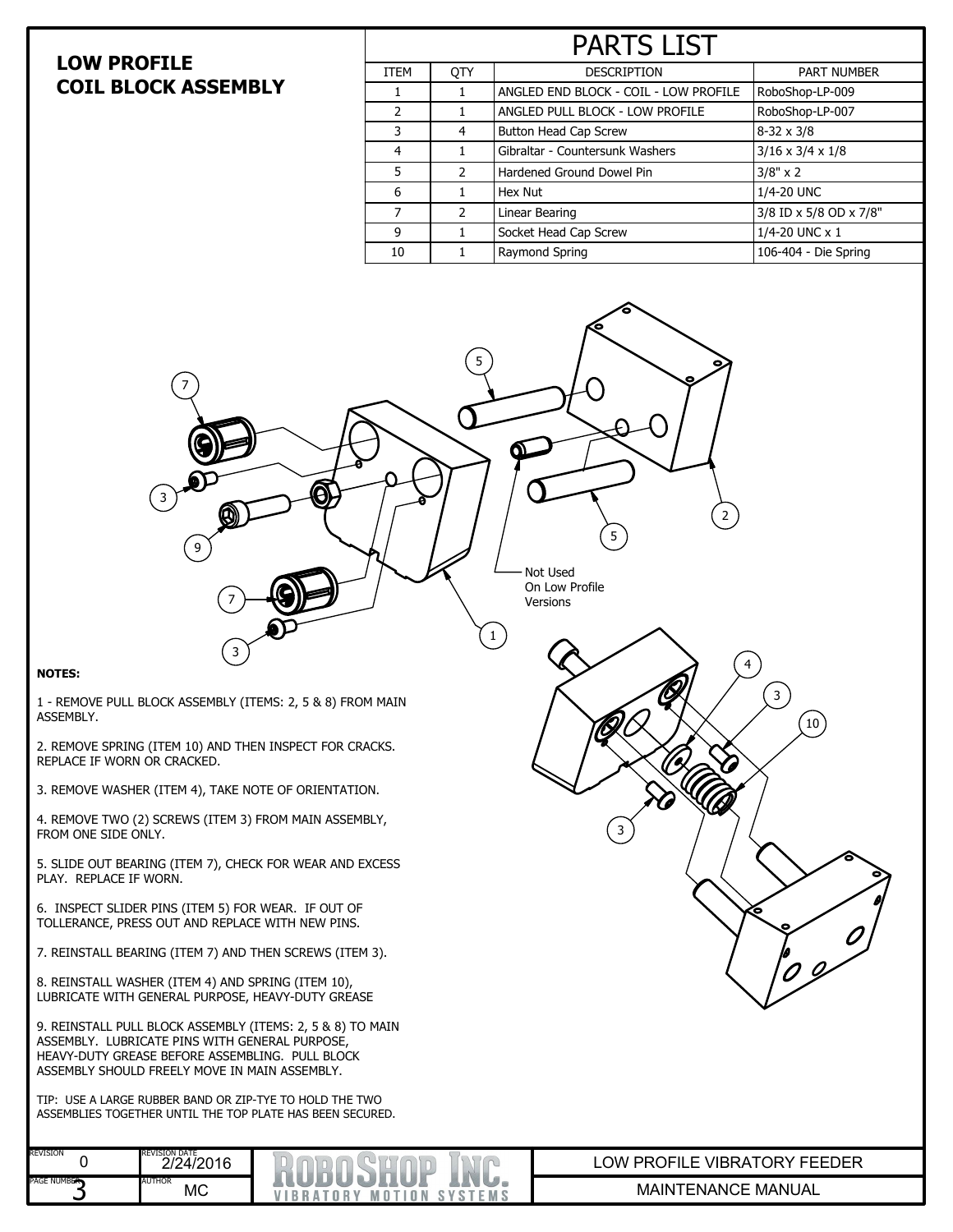### PARTS LIST ITEM | QTY | DESCRIPTION | PART NUMBER 1 | 1 | ANGLED END BLOCK - SPRING - LOW PROFILE | RoboShop-LP-008 2 | 1 | ANGLED PULL BLOCK - LOW PROFILE | RoboShop-LP-007 3 4 Button Head Cap Screw 10-32 x 1/2" 4 | 1 | Gibraltar - Countersunk Washers  $3/16 \times 3/4 \times 1/8$  $\begin{array}{|c|c|c|c|}\n5 & 2 & \text{Hardened Ground Powell Pin} \end{array}$   $\begin{array}{|c|c|c|}\n3/8 \times 2^n & & \end{array}$ 6 1 Hex Nut 1/4-20 UNC 7 | 2 | Linear Bearing 3/8 ID x 5/8 OD x 7/8" 9  $\vert$  1  $\vert$  Socket Head Cap Screw  $\vert$  1/4-20 UNC x 1" 10 | 1 | Raymond Spring 106-404 - Die Spring LOW PROFILE VIBRATORY FEEDER 0 PAGE NUMBER **AUTHOR** REVISION DATE 2/24/2016 REVISION **NOTES:** 1 - REMOVE PULL BLOCK ASSEMBLY (ITEMS: 2, 5 & 8) FROM MAIN ASSEMBLY. 2. REMOVE SPRING (ITEM 10) AND THEN INSPECT FOR CRACKS. REPLACE IF WORN OR CRACKED. 3. REMOVE WASHER (ITEM 4), TAKE NOTE OF ORIENTATION. 4. REMOVE TWO (2) SCREWS (ITEM 3) FROM MAIN ASSEMBLY, FROM ONE SIDE ONLY. 5. SLIDE OUT BEARING (ITEM 7), CHECK FOR WEAR AND EXCESS PLAY. REPLACE IF WORN. 6. INSPECT SLIDER PINS (ITEM 5) FOR WEAR. IF OUT OF TOLLERANCE, PRESS OUT AND REPLACE WITH NEW PINS. 7. REINSTALL BEARING (ITEM 7) AND THEN SCREWS (ITEM 3). 8. REINSTALL WASHER (ITEM 4) AND SPRING (ITEM 10), LUBRICATE WITH GENERAL PURPOSE, HEAVY-DUTY GREASE 9. REINSTALL PULL BLOCK ASSEMBLY (ITEMS: 2, 5 & 8) TO MAIN ASSEMBLY. LUBRICATE PINS WITH GENERAL PURPOSE, HEAVY-DUTY GREASE BEFORE ASSEMBLING. PULL BLOCK ASSEMBLY SHOULD FREELY MOVE IN MAIN ASSEMBLY. TIP: USE A LARGE RUBBER BAND OR ZIP-TYE TO HOLD THE TWO ASSEMBLIES TOGETHER UNTIL THE TOP PLATE HAS BEEN SECURED. **LOW PROFILE SPRING BLOCK ASSEMBLY** 2 5 5  $\left(10\right)$ 4 8 6 7 3 9 7 3 1

4

MC

**VIBRATORY MOTION** 

**SYSTEMS** 

MAINTENANCE MANUAL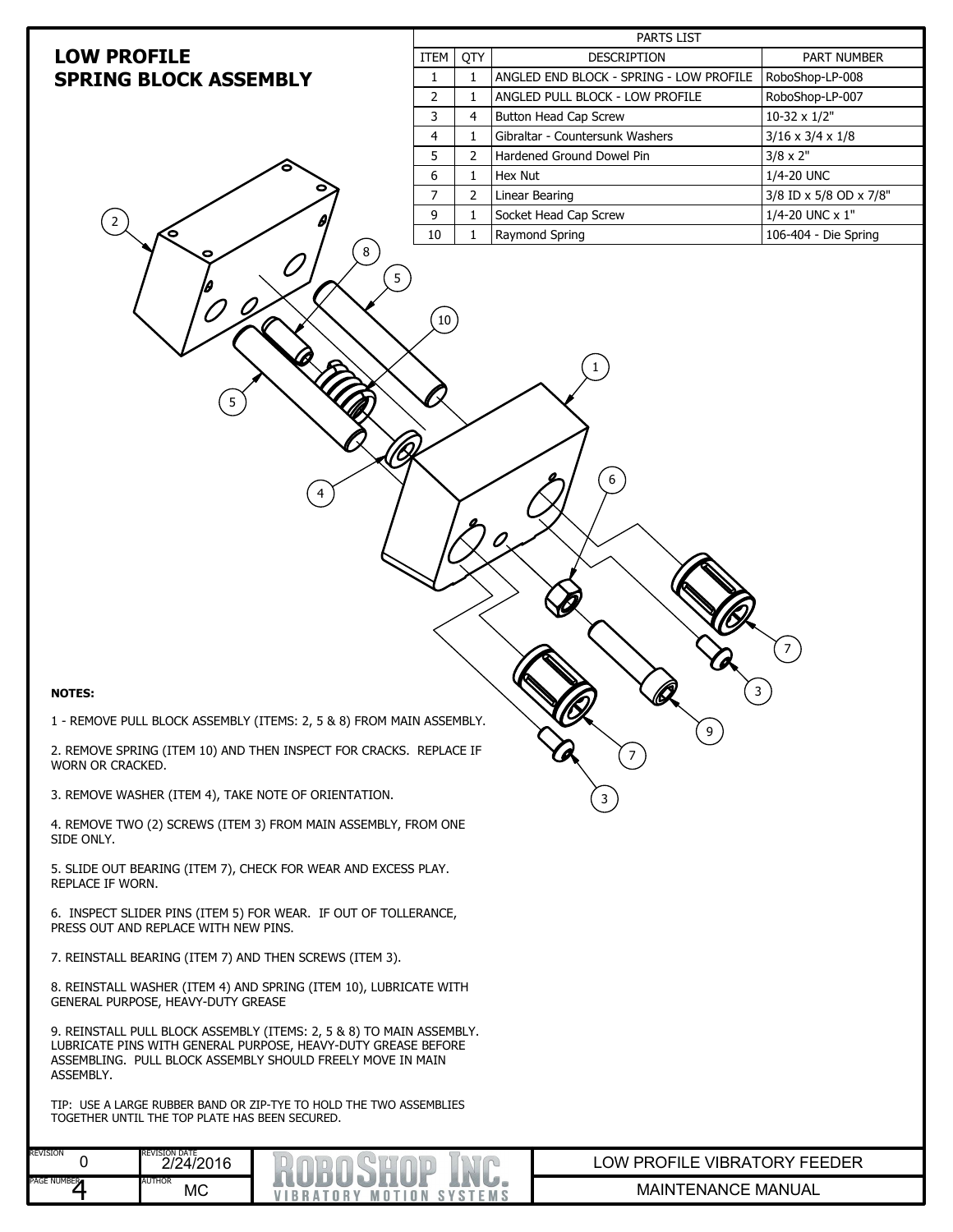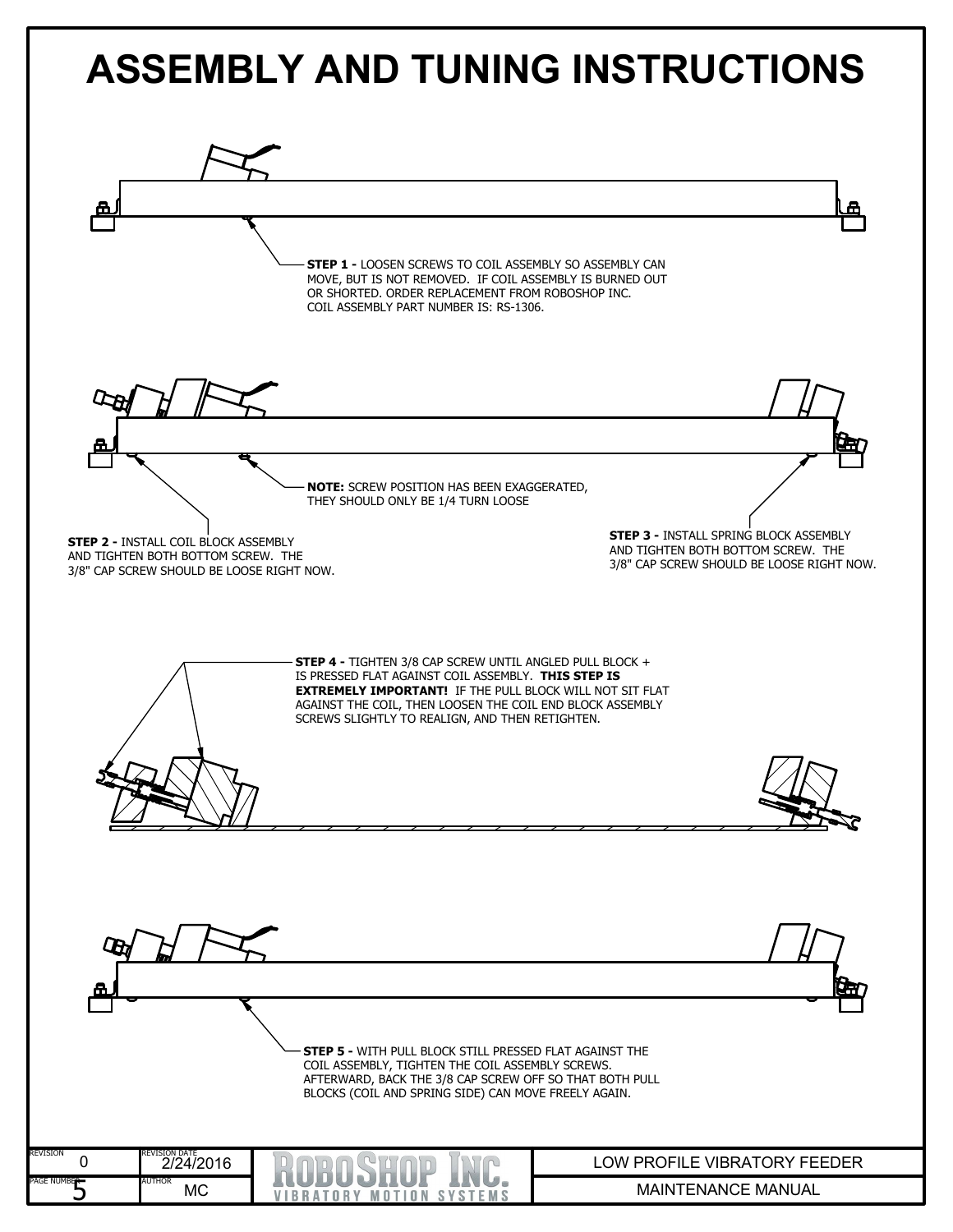

**VIBRATORY MOTION SYSTEMS**